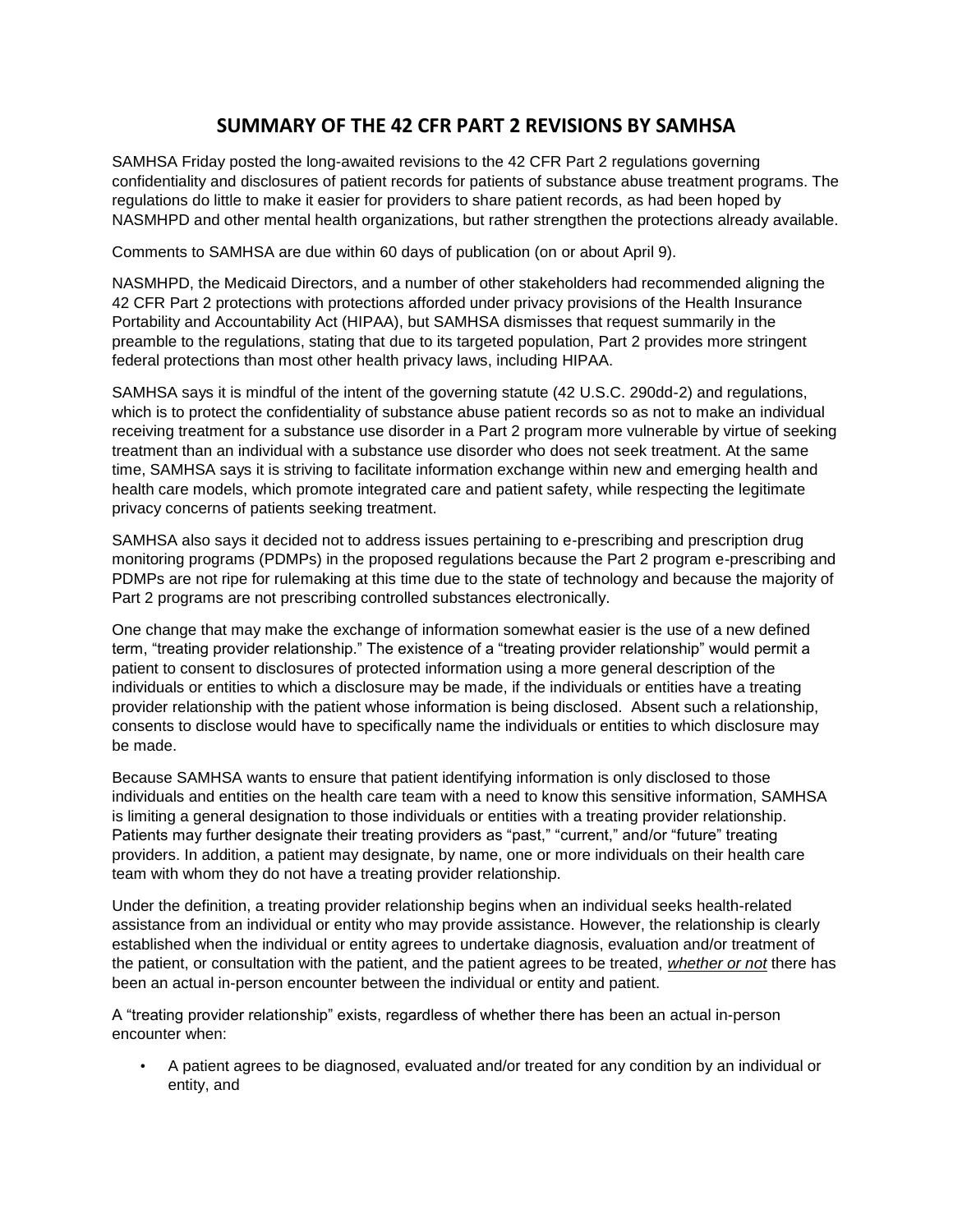• The individual or entity agrees to undertake diagnosis, evaluation and/or treatment of the patient, or consultation with the patient, for any condition.

SAMHSA considers an entity (not an individual, previously designated in the regulation as an "organization") to have a treating provider relationship with a patient if the entity employs or privileges one or more individuals who have a treating provider relationship with the patient.

The term "agrees" as used in the definition does not necessarily imply a formal written agreement. An agreement might be evidenced by, among other things, making an appointment or seeking a telephone consultation.

In the case of an entity that has a treating provider relationship with the patient whose information is being disclosed, SAMHSA is proposing to permit the designation of the name of the entity without requiring any further designations (as is required for an entity that does not have a treating provider relationship with the patient whose information is being disclosed). For example, the consent form could specify any of the following names of entities: Lakeview County Hospital, ABC Health Care Clinic, or Jane Doe & Associates Medical Practice.

In the case of an entity that is a third-party payer but does not have a treating provider relationship with the patient whose information is being disclosed that requires patient identifying information for the purpose of reimbursement for services rendered to the patient by the Part 2 program, SAMHSA proposes to permit the designation of the name of the entity (e.g., Medicare).

In the case of an entity that does not have a treating provider relationship with the patient whose information is being disclosed and is not a third-party payer, SAMHSA proposes to permit the designation of the name(s) of the entity(-ies) and at least one of the following: (1) the name(s) of an individual participant(s); (2) the name(s) of an entity participant(s) that has a treating provider relationship with the patient whose information is being disclosed; or (3) a general designation of an individual or entity participant(s) or a class of participants that must be limited to those participants who have a treating provider relationship with the patient whose information is being disclosed.

Examples of an entity without a treating provider relationship include an entity that facilitates the exchange of health information (e.g., HIE) or a research institution. The consent form could designate the HIE (an entity that does not have a treating provider relationship with the patient whose information is being disclosed) and Drs. Jones and Smith, and County Memorial Hospital (all participants in the HIE with a treating provider relationship with that same patient). Likewise, the consent form could designate the HIE (an entity that does not have a treating provider relationship with the patient whose information is being disclosed) and "my treating providers" (a general designation of a class of individual and/or entity participants with a treating provider relationship with that same patient). The consent form could not include the general function "HIE" without specifying the name of the HIE entity used by the treating provider. Merely listing a function is not sufficient for consent because it would not sufficiently identify the recipient of the patient identifying information.

If a general designation is used, the entity must have a mechanism in place to determine whether a treating provider relationship exists with the patient whose information is being disclosed. SAMHSA encourages innovative approaches. For example, the HIE in the aforementioned example could have a policy in place requiring their participating providers to attest to having a treating provider relationship with the patient. Likewise, the HIE could provide a patient portal that permits patients to designate treating providers as members of "my health care team" or "my treating providers."

In all instances, patient-identifying information should only be disclosed to those individuals and organizations in accordance with the purpose stated by the patient on the signed consent form and only to those individuals with a need to know this sensitive information. SAMHSA is proposing to require the consent form to explicitly describe the substance use disorder-related information to be disclosed. The types of information that might be requested include diagnostic information, medications and dosages, lab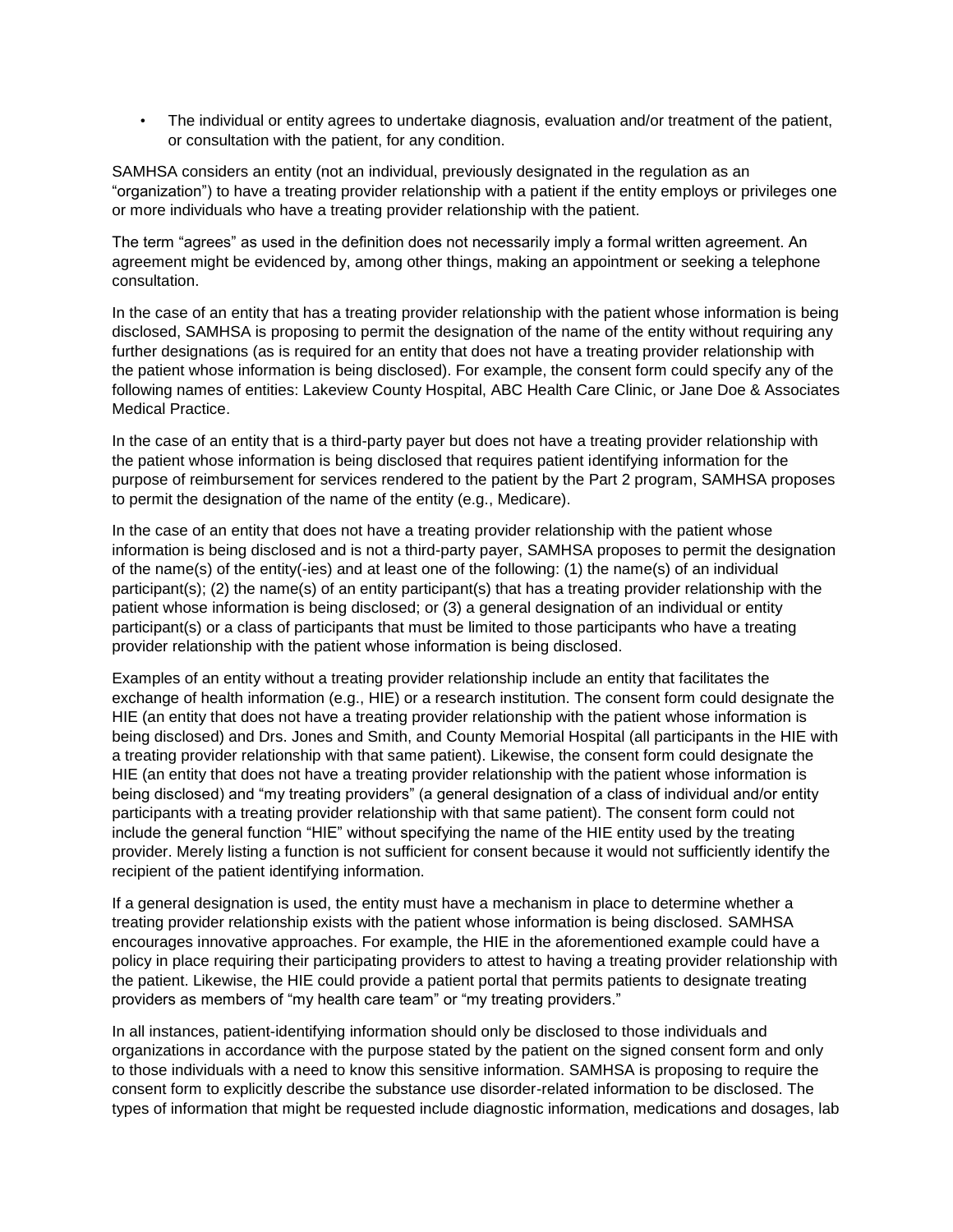tests, allergies, substance use history summaries, trauma history summary, employment information, living situation and social supports, and claims/encounter data. The designation of the "Amount and Kind" of information to be disclosed must have sufficient specificity to allow the disclosing program or other entity to comply with the request. For example, the description may include: "medications and dosages, including substance use disorder-related medications," or "all of my substance use disorder-related claims/encounter data." An example of an unacceptable description would be "all of my records."

SAMHSA also is proposing to require a Part 2 program or other lawful holder of patient-identifying information to obtain written confirmation from the patient that they understand both the terms of their consent and, when using a general designation in the "To Whom" section of the consent form, that they have the right to obtain, on request, a list of entities to which their information has been disclosed pursuant to the general designation.

# **Lists of Disclosures**

Patients who have included a general designation in the "To Whom" section of their consent form must be provided, by the entity without a treating provider relationship that serves as an intermediary a list of entities to which their information has been disclosed pursuant to the general designation ("List of Disclosures"). If entities that are required to comply with the List of Disclosures requirement wish to include the names individuals on the list of disclosures, nothing in the proposed rule prohibits it. Patients who wish to know the names of individuals to whom their information is disclosed may ask the entity on the List of Disclosures to provide that information, but 42 CFR Part 2 would not require the entity to comply with the patient's request.

SAMHSA is proposing that entities named on the consent form that disclose information to their participants under the general designation (entities without a treating provider relationship that serve as intermediaries) must respond to requests for a list of disclosures in 30 or fewer calendar. The response must include the name of the entity to which each disclosure was made, the date of the disclosure, and a brief description of the information disclosed. The brief description of the information disclosed must have sufficient specificity to be understandable to the patient. The requirement to provide a list of disclosures cannot be satisfied by providing patients with a list (or web address) of entities that potentially could receive their patient identifying information.

Responses sent to the patient electronically may be sent by encrypted transmission (e.g., email), or by unencrypted email at the request of the patient, so long as the patient has been informed of the potential risks associated with unsecured transmission—that there may be some level of risk that the information in an unencrypted email could be read by a third party. If patients are notified of the risks and still prefer unencrypted email, the patient has the right to receive the information in that way, and entities are not responsible for unauthorized access in transmission. Before using an unsecured method to respond to a request for a list of disclosures, an entity would be expected to take precautions, such as checking an email address for accuracy before sending it or sending an email alert to the patient for address confirmation.

Patients could also request that the entity communicate with them by an alternative means or at an alternative location. Responses sent by mail may be sent by United States Postal Service first class mail, an equivalent service, or a service with additional security features (e.g., tracking).

To allow time to develop, test, and implement advanced technology to more efficiently comply with this requirement, SAMHSA is proposing that the List of Disclosures requirement would not become effective until two years after the effective date of the final rule. It does note that some entities may be able to comply with this requirement without developing and implementing new technologies. In addition, entities that use and disclose primarily paper records could easily implement a system, if one does not already exist, such as a sign-out/sign-in log that could be used to generate such a list. SAMHSA anticipates that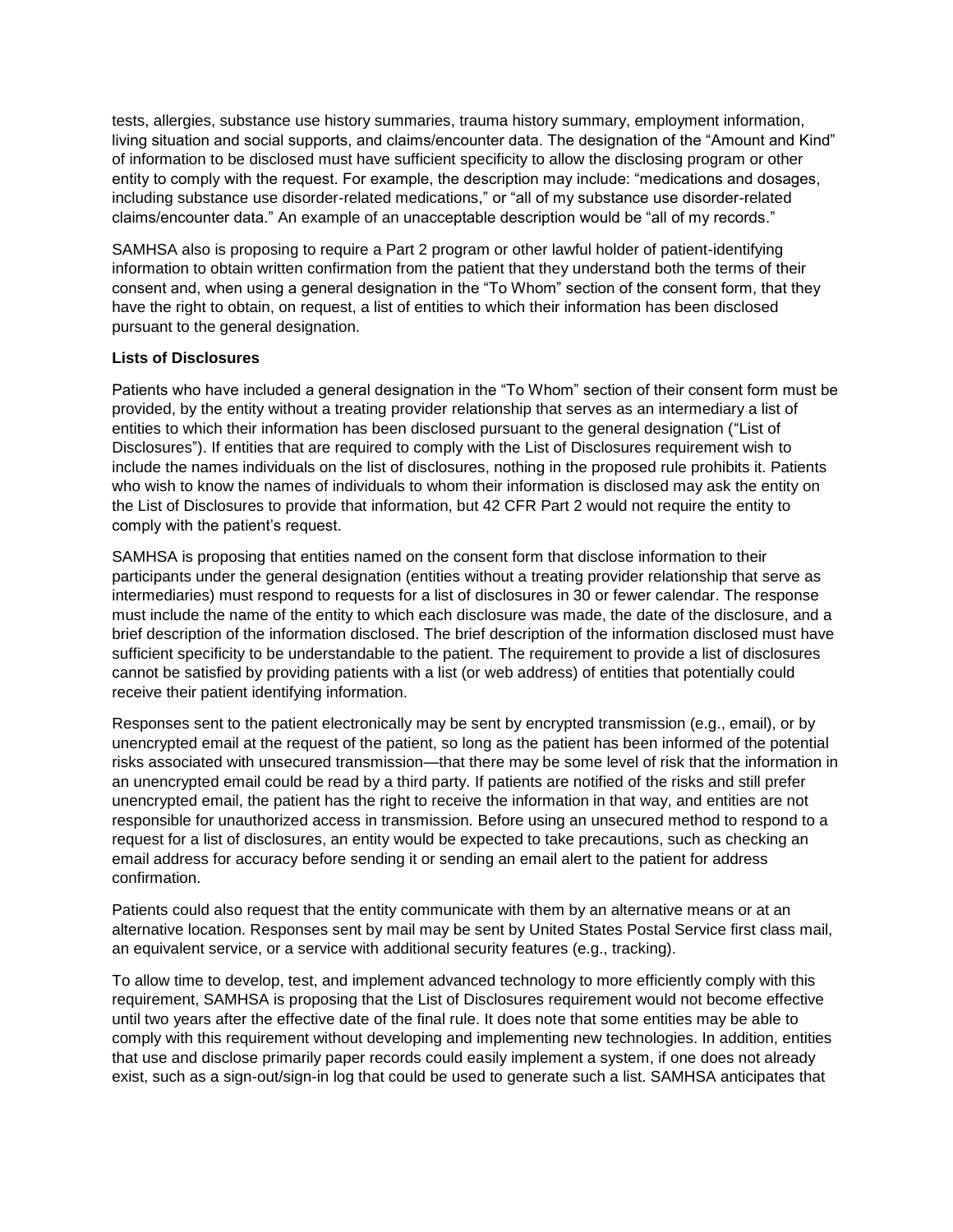there will be few requests based on the relatively small number of accounting requests that most covered entities have received under the HIPAA Accounting for Disclosures rule.

SAMHSA is proposing that patient requests for a list of entities to which their information has been disclosed must be in writing and limited to disclosures made within the past two years. "Written" includes either paper or electronic documentation. A request letter addressed to the entity that disclosed the information might include language such as: "I am writing to request a list of the entities to which my information has been disclosed within the past two years.

#### **Other Definitional Changes**

Other new or revised definitions within the proposed regulations serve to broaden, rather than narrow or make more practical, the protections afforded patients. For instance, to emphasize that the term "**patient**" refers to both current and former patients, SAMHSA proposes to revise the definition to provide that a patient is any individual who has applied for or been given diagnosis, treatment, or referral for treatment for a substance use disorder at a Part 2 program. "Patient" would also include any individual who, after arrest on a criminal charge, is identified as an individual with a substance use disorder in order to determine that individual's eligibility to participate in a Part 2 program.

SAMHSA notes that more substance use disorder treatment services are occurring in general health care and integrated care settings, which are typically not covered under the current regulations. Providers who in the past offered only general or specialized health care services (other than substance use disorder services) now, on occasion, provide substance use disorder treatment services, but only as incident to the provision of general health care.

To clarify the regulations' application only to specialized programs, "**Part 2 program**" would now be defined as follows:

- 1. If a provider is not a general medical facility or general medical practice, then the provider meets the Part 2 definition of a "program" if it is an individual or entity who holds itself out as providing, and provides substance use disorder diagnosis, treatment, or referral for treatment.
- 2. If the provider is an identified unit within a general medical facility or general medical practice, it is a "program" if it holds itself out as providing, and provides, substance use disorder diagnosis, treatment or referral for treatment.
- 3. If the provider consists of medical personnel or other staff in a general medical facility or general medical practice, it is a "program" if its primary function is the provision of substance use disorder diagnosis, treatment, or referral for treatment and is identified as such specialized medical personnel or other staff by the general medical facility or general medical practice.

While the term "general medical facility" is not defined, SAMHSA states that hospitals, trauma centers, or federally qualified health centers would all be considered "general medical facilities." Primary care providers who work in such facilities would be covered if: (1) they work in an identified unit within such general medical facility that holds itself out as providing, and provides, substance use disorder diagnosis, treatment or referral for treatment, or (2) the primary function of the providers is substance use disorder diagnosis, treatment or referral for treatment and they are identified as providers of such services by the general medical facility.

In addition, a practice comprised of primary care providers could be considered a "general medical practice." As such, an identified unit within that general medical practice that holds itself out as providing and provides substance use disorder diagnosis, treatment, or referral for treatment would be considered a "program" as defined in these proposed regulations.

While **"holds itself out"** is not defined within the regulations, SAMHSA says a previously published guidance relative to the term provides sufficient definition. Under that guidance, "holds itself out" means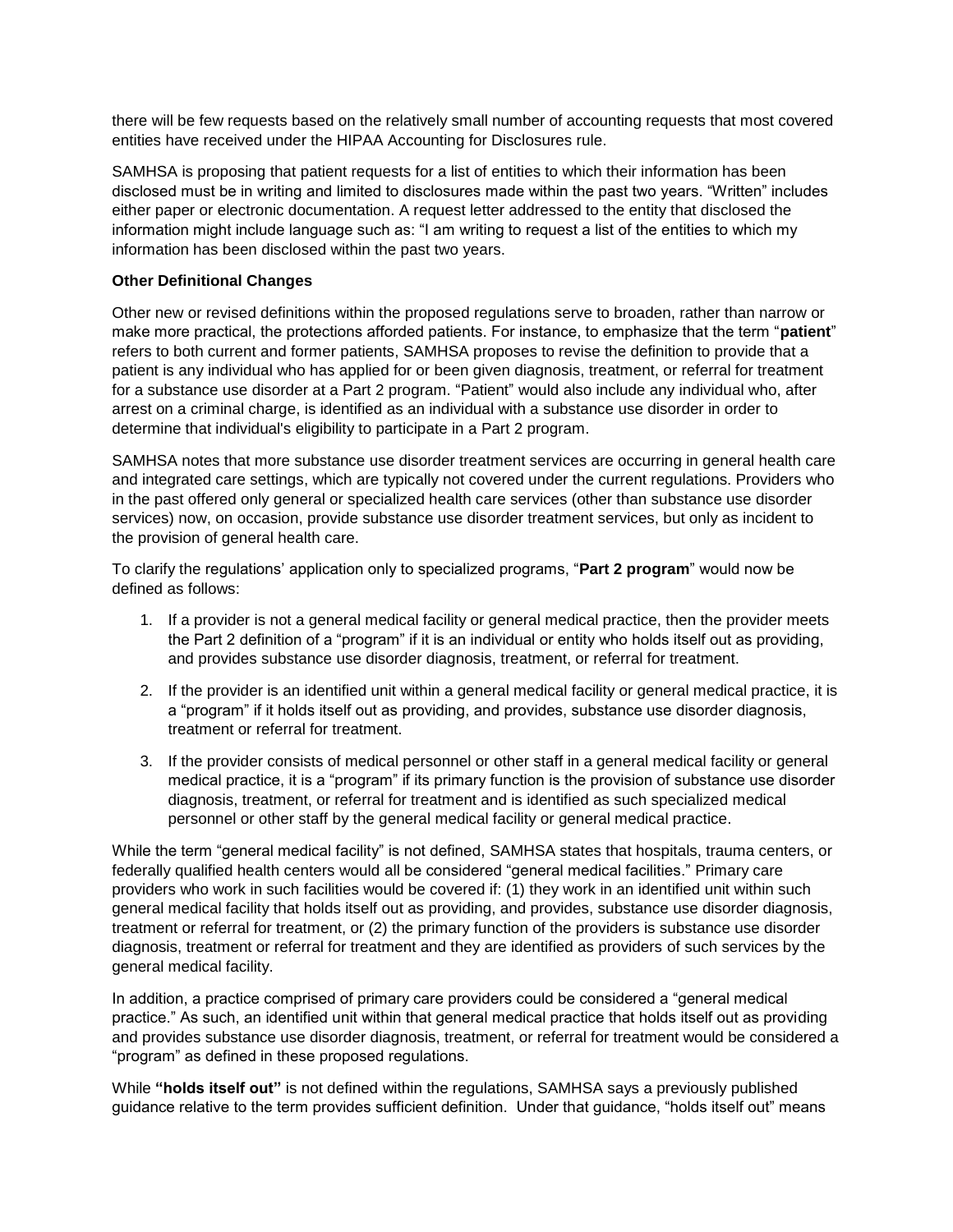any activity that would lead one to reasonably conclude that the individual or entity provides substance use disorder diagnosis, treatment, or referral for treatment including but not limited to:

- Authorization by the state or federal government (e.g. licensed, certified, registered) to provide, and provides, such services;
- Advertisements, notices, or statements relative to such services; or
- Consultation activities relative to such services.

Consistent with the goal of modernizing the regulations, SAMHSA proposes to revise the definition of **"records"** to include any information, whether recorded or not, received or acquired by a Part 2 program relating to a patient. For the purpose of these regulations, records include both paper and electronic records.

A **"lawful holder"** of patient identifying information is an individual or entity who has received such information as the result of a Part 2-compliant patient consent (with a re-disclosure notice) or as a result of one of the limited exceptions to the consent requirements specified in the regulations and, therefore, is bound by 42 CFR Part 2. Examples of such "lawful holders" of patient identifying information include a patient's treating provider, a hospital emergency room, an insurance company, an individual or entity performing an audit or evaluation, or an individual or entity conducting scientific research.

On the other hand, a patient who has obtained a copy of their records or a family member who has received such information from a patient would *not* be considered a "lawful holder of patient identifying information", because the regulations do not prohibit a Part 2 program from giving a patient access to his or her own records or allowing a patient to inspect and copy his or her own records. Nor is the Part 2 program required to obtain a patient's written consent or other authorization in order to provide access to the patient's legal representative.

One modified definitional term could create confusion where confusion did not previously exist, and is likely to engender opposition from some providers. SAMHSA proposes to refer to alcohol abuse and drug abuse collectively as **"substance use disorder"**, and to use the term "substance use disorder" to be consistent with recognized classification manuals, current diagnostic lexicon, and commonly used descriptive terminology. SAMHSA proposes to define the term "Substance use disorder to cover substance use disorders that can be associated with altered mental status that has the potential to lead to risky and/or socially prohibited behaviors, including, but not limited to, substances such as, alcohol, cannabis, hallucinogens, inhalants, opioids, sedatives, hypnotics, anxiolytics, and stimulants. In addition, SAMHSA proposes to clarify that, for the purposes of these regulations, the definition excludes both tobacco and caffeine.

# **Other Changes of Note**

#### **Confirming that an Individual is not a Patient No Longer Permitted**

SAMHSA is proposing to remove the blanket permission granted under the existing regulations to disclose that an identified individual is not and never has been a patient. SAMHSA says that confirming the identity of an individual who is not and has never been a patient while remaining silent on the identity of an actual patient could, by inference, compromise patient privacy if the individuals are of a small group of individuals. In confirming the identity of an individual who is not and never has been a patient, caution should be used so as not to make an inadvertent disclosure with respect to one or more other individuals. This proposed rule does not prohibit entities that receive a request for information about an individual from refusing to disclose any information regardless of whether the individual is or ever has been a patient(s).

#### **Security of Written Records**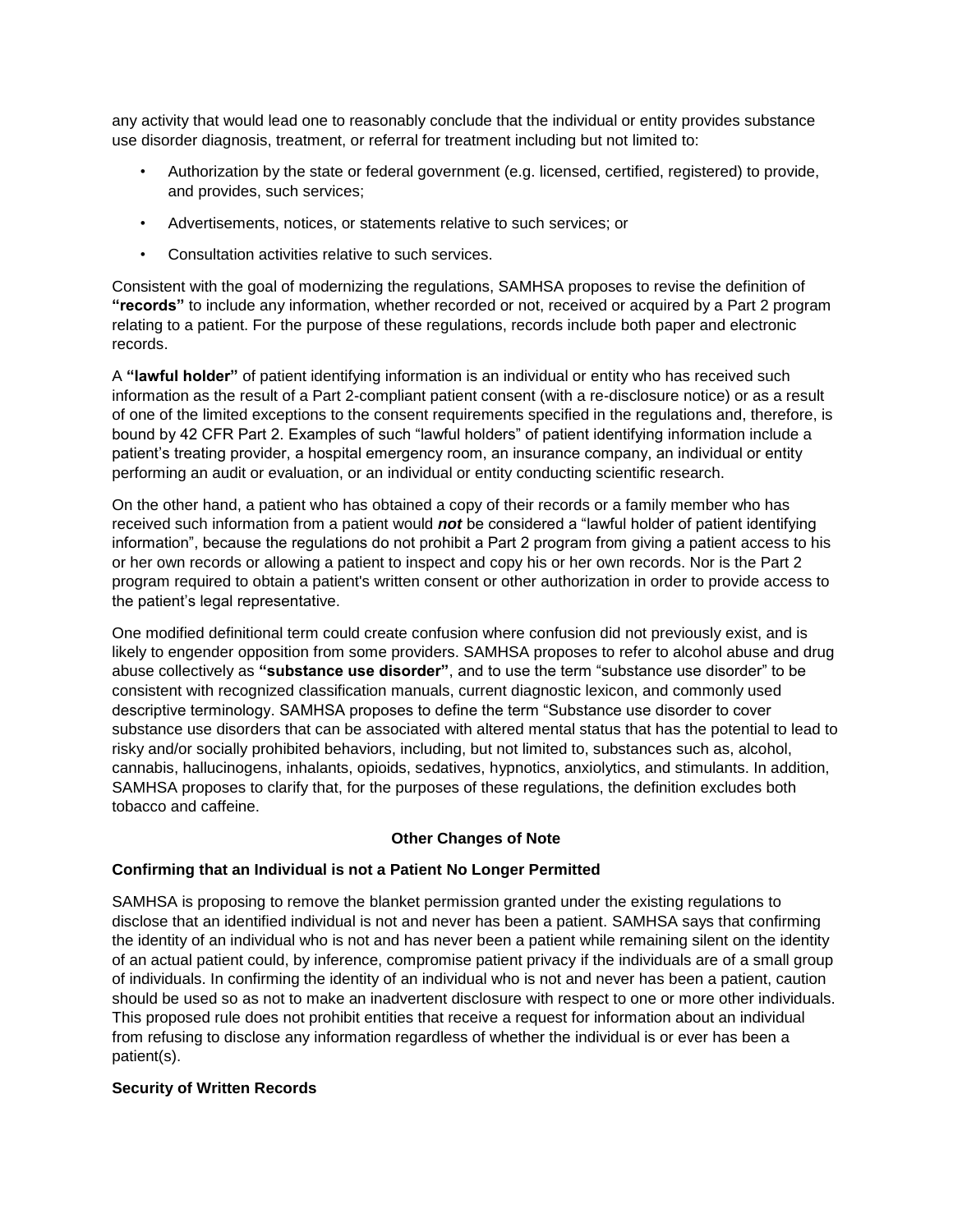SAMHSA clarifies that both Part 2 programs and other lawful holders of patient-identifying information must have in place formal policies and procedures for the security of both paper and electronic records. The formal policies and procedures must address, among other things, the sanitization of hard copy and electronic media. Suggested resources for Part 2 programs and other lawful holders developing formal policies and procedures include materials from the HHS Office for Civil Rights (e.g., *Guidance Regarding Methods for De-identification of Protected Health Information in Accordance with the Health Insurance Portability and Accountability Act (HIPAA) Privacy Rule*), and the National Institute of Standards and Technology (NIST) (e.g., the most current version of the *Special Publication 800-88, Guidelines for Media Sanitization*).

# **Disposition of Records by Discontinued Programs**

SAMHSA proposes to modernize this section to address the disposition of both paper and electronic records by discontinued programs, and add requirements for "sanitizing" paper and electronic media rendering the data stored on the media non-retrievable. SAMHSA notes that sanitizing electronic media is distinctly different from deleting electronic records and may involve clearing (using software or hardware products to overwrite media with non-sensitive data) or purging (degaussing or exposing the media to a strong magnetic field in order to disrupt the recorded magnetic domains) the information from the electronic media. If circumstances warrant the destruction of the electronic media prior to disposal, destruction methods may include disintegrating, pulverizing, melting, incinerating, or shredding the media.

Because failure to ensure total destruction of patient identifying information may lead to the unauthorized disclosure of sensitive information regarding a patient's substance use disorder history, SAMHSA says it expects the process of sanitizing paper (including printer and FAX ribbons, drums, etc.) or electronic media to be permanent and irreversible, so that there is no reasonable risk the information may be recovered.

## **Notice of Federal Protections**

SAMHSA proposes to continue to require that patients be given a summary in writing of the federal law and regulations. SAMHSA would permit the notice to patients to be either on paper or in an electronic format. SAMHSA also proposes to require the statement regarding the reporting of violations to include contact information for the appropriate authorities. The reporting of any violation of the regulations could be directed to the U.S. Attorney for the judicial district in which the violation occurs and the report of any violation of these regulations by an opioid treatment program could also be directed to the SAMHSA office responsible for opioid treatment program oversight. (This replaces the previous requirement that notice be given to the Food and Drug Administration.) SAMHSA is considering whether to issue guidance at a later date that includes a sample notice.

Although it is not a proposed requirement, SAMHSA encourages programs to be sensitive to the cultural composition of its patient population when considering whether the notice should also be provided in a language(s) other than English (e.g., Spanish).

# **Prohibitions against Redisclosure**

SAMHSA proposes to clarify that the prohibition against re-disclosure only applies to information that would identify, directly or indirectly, an individual as having been diagnosed, treated, or referred for treatment for a substance use disorder, such as indicated through standard medical codes, descriptive language, or both. Other health-related information shared by the Part 2 program could be re-disclosed, if permissible under other applicable law. For example, if an individual receives substance use disorder treatment from a Part 2 program and also receives treatment for a health condition such as high blood pressure, the individual's record would include information unrelated to their substance use disorder (i.e., high blood pressure). Part 2 does not prohibit re-disclosure of the information related to the high blood pressure as long as it does not include information that would identify the individual as having or having had a substance use disorder.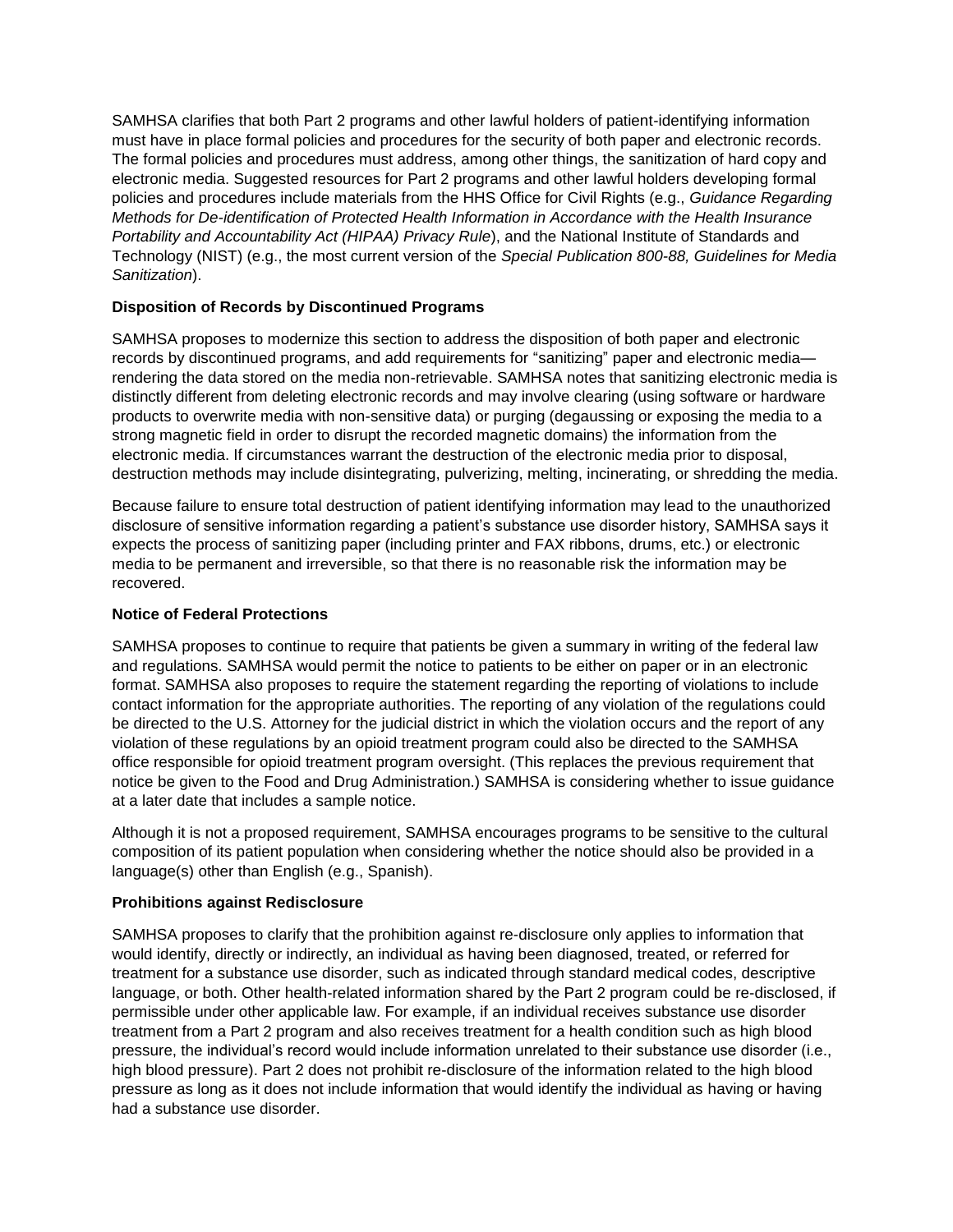However, illnesses that are brought about by drug or alcohol abuse may reveal that a patient has a substance use disorder. For example, cirrhosis of the liver or pancreatitis could reveal a substance use disorder. Also, if a prescription for a medication used for substance use disorder treatment is revealed without further clarification of a non-substance disorder use (e.g., methadone used for the treatment of cancer), it would suggest that the individual has a substance use disorder and disclosure of that information also would be prohibited.

SAMHSA also proposes to reiterate that the federal rules restrict any use of the information to criminally investigate or prosecute any patient with a substance use disorder.

## **Medical Emergencies**

SAMHSA proposes aligning the regulatory language with the statutory language regarding the medical emergency exception of 42 CFR part 2 (§2.51). The current regulations state that information may be disclosed without consent for the purpose of treating a condition which poses an immediate threat to the health of any individual and which requires immediate medical intervention. The statute, however, states that records may be disclosed "to medical personnel to the extent necessary to meet a bona fide medical emergency."

SAMHSA proposes to adapt the medical emergency exception to give providers more discretion to determine when a "bona fide medical emergency" exists. The proposed language states that patient identifying information may be disclosed to medical personnel to the extent necessary to meet a bona fide medical emergency, in which the patient's prior informed consent cannot be obtained.

SAMHSA proposes to continue to require the part 2 program to immediately document, in writing, specific information related to the medical emergency. Before a Part 2 program enters into an affiliation with an HIE, it should consider whether the HIE has the capability to immediately notify the Part 2 program when its records have been disclosed pursuant to a medical emergency. To promote compliance, SAMHSA recommends that the notification include all the information that the Part 2 program is required to document in the patient's records (e.g., date and time of disclosure, the nature of the emergency). Similarly, SAMHSA recommends that the Part 2 program consider whether the HIE has the technology, rules, and procedures to appropriately protect patient-identifying information.

#### **Research Activities**

SAMHSA also proposes to revise the research exception to permit data to be disclosed to qualified personnel for the purpose of conducting scientific research by a Part 2 program or any other individual or entity that is in lawful possession of Part 2. SAMHSA is proposing to allow patient-identifying information to be disclosed for purposes of scientific research:

- 1) if the researcher is a HIPAA covered entity or business associate and provides documentation that the researcher obtained research participants' authorization, or a waiver of research participants' authorization by an Institutional Review Board (IRB) or privacy board, for use or disclosure of information about them for research purposes consistent with the HIPAA Privacy Rule, (45 CFR 164.512(i)); or
- 2) if the researcher is subject to the HHS Common Rule (45 CFR part 46, subpart A) and provides documentation that the researcher is in compliance with the requirements of the HHS Common Rule, including requirements relating to informed consent or a waiver of consent (45 CFR 46.111 and 46.116); or
- 3) if the researcher is both a HIPAA covered entity or business associate and subject to the HHS Common Rule, the researcher has met the requirements of both (1) and (2).

SAMHSA also is proposing to address data linkages because the process of linking two or more streams of data opens up new research opportunities. It proposes to permit researchers to request to link data sets that include patient identifying information if: (1) the data linkage uses data from a federal data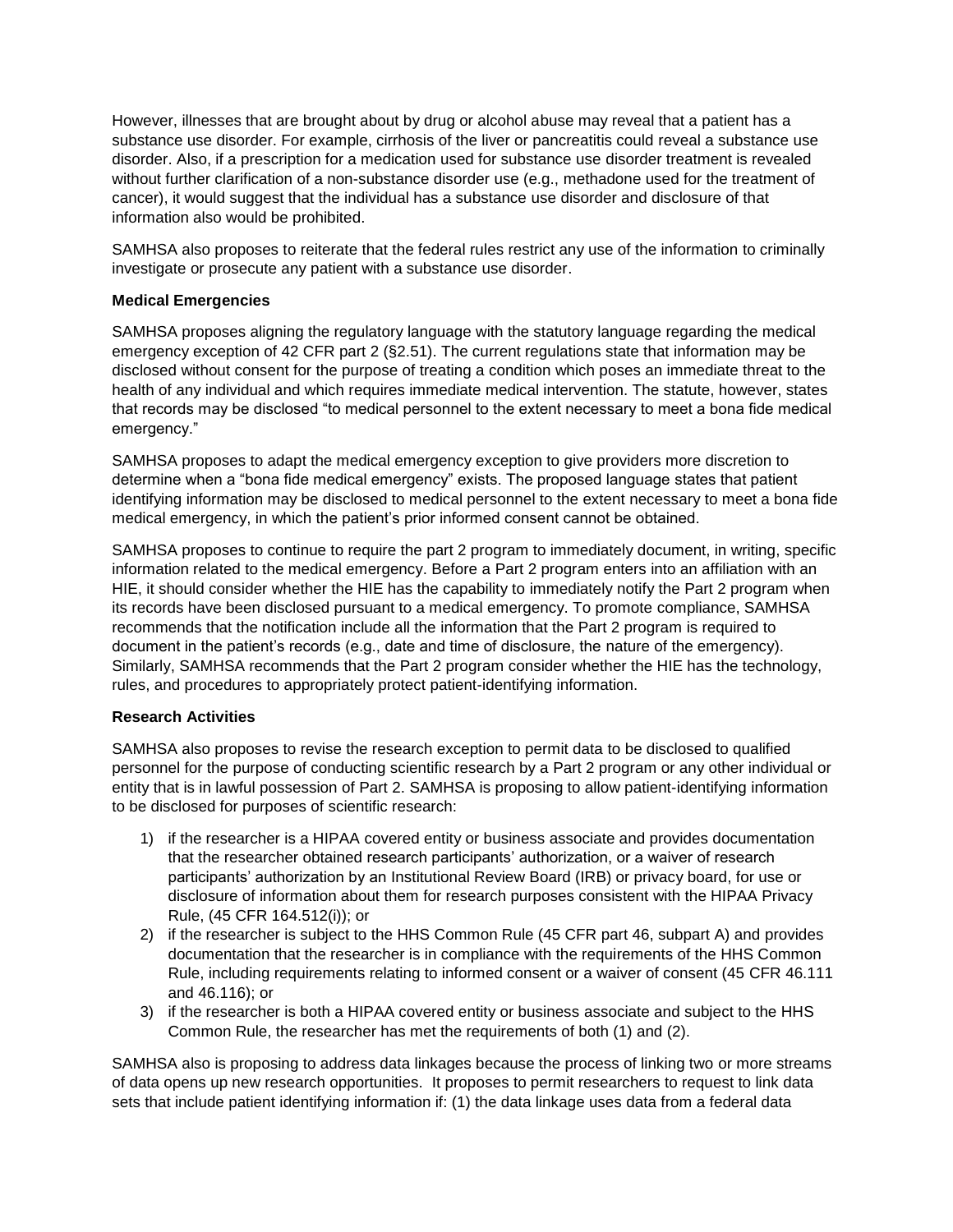repository; and (2) the project, including a data protection plan, is reviewed and approved by an IRB registered with the Office for Human Research Protections (OHRP). This permissible disclosure would allow a researcher to disclose patient-identifying information to a federal data repository and permit the federal data repository to link the patient-identifying information to data held by that repository and return the linked data file back to the researcher. It would also ensure that patient privacy is considered, that the disclosure and use of identifiable data is justified, and that the research protocol includes an appropriate data protection plan.

SAMHSA is proposing to limit the data repositories from which a researcher may request data for data linkages purposes to federal data repositories because federal agencies that maintain data repositories have policies and procedures in place to protect the security and confidentiality of the patient identifying information that must be submitted by a researcher in order to link the data sets. For example, in addition to meeting requirements under the HIPAA Rules and/or the HHS Common Rule, as applicable, requests for "research identifiable files" data from CMS require a Data Use Agreement and are reviewed by CMS's Privacy Board. CMS also has internal policies to protect the privacy and security of data received from the researcher, including the retention and destruction of that data. In addition, all federal agencies must comply with directives that protect sensitive data such as *Office of Management and Budget Circular No. A-130, Appendix III--Security of Federal Automated Information and NIST Federal Information Processing Standard 200 entitled Minimum Security Requirements for Federal Information and Information Systems*.

SAMHSA is soliciting public input regarding whether to expand the data linkages provision beyond federal data repositories, what confidentiality, privacy, and security safeguards are in place for those non-federal data repositories, and whether those safeguards are sufficient to protect the security and confidentiality of the patient identifying information. It invites stakeholders to provide input and recommendations on the specific policies, procedures, and other safeguards that non-federal data repositories should have in place including, but not limited to:

1. Data use agreements (e.g., a data use agreement or contract between the researcher and the data repository with written provisions to uphold security and confidentiality of the data and provide for sanctions or penalties for breaches of confidentiality);

2. A review by a privacy board or other regulatory body(-ies);

3. Internal security and privacy protections (both physical and electronic) for the confidentiality and security of data, including the retention and destruction of data received for data linkage purposes (e.g., a requirement to destroy, in a manner to render the data nonretrievable, all patient identifying information provided by the researcher for data linkage purposes after performing the match).

4. Security and privacy protections (both physical and electronic) for receiving and linking data (e.g., a requirement that transmission of data between the researcher and the data repository must occur through the use of secure methods and use the most current encryption technology, such as the most current version of the Advanced Encryption Standard (NIST Federal Information Processing Standards (FIPS 197)).

5. Internal confidentiality agreements for staff members who have access to patient identifying information and other confidential data;

6. Laws and regulations governing functions and operations, including those that address security and privacy;

7. Capability to perform data linkages according to recognized standards; and

8. Other relevant safeguards.

SAMHSA also is requesting public comment on the following sets of questions: